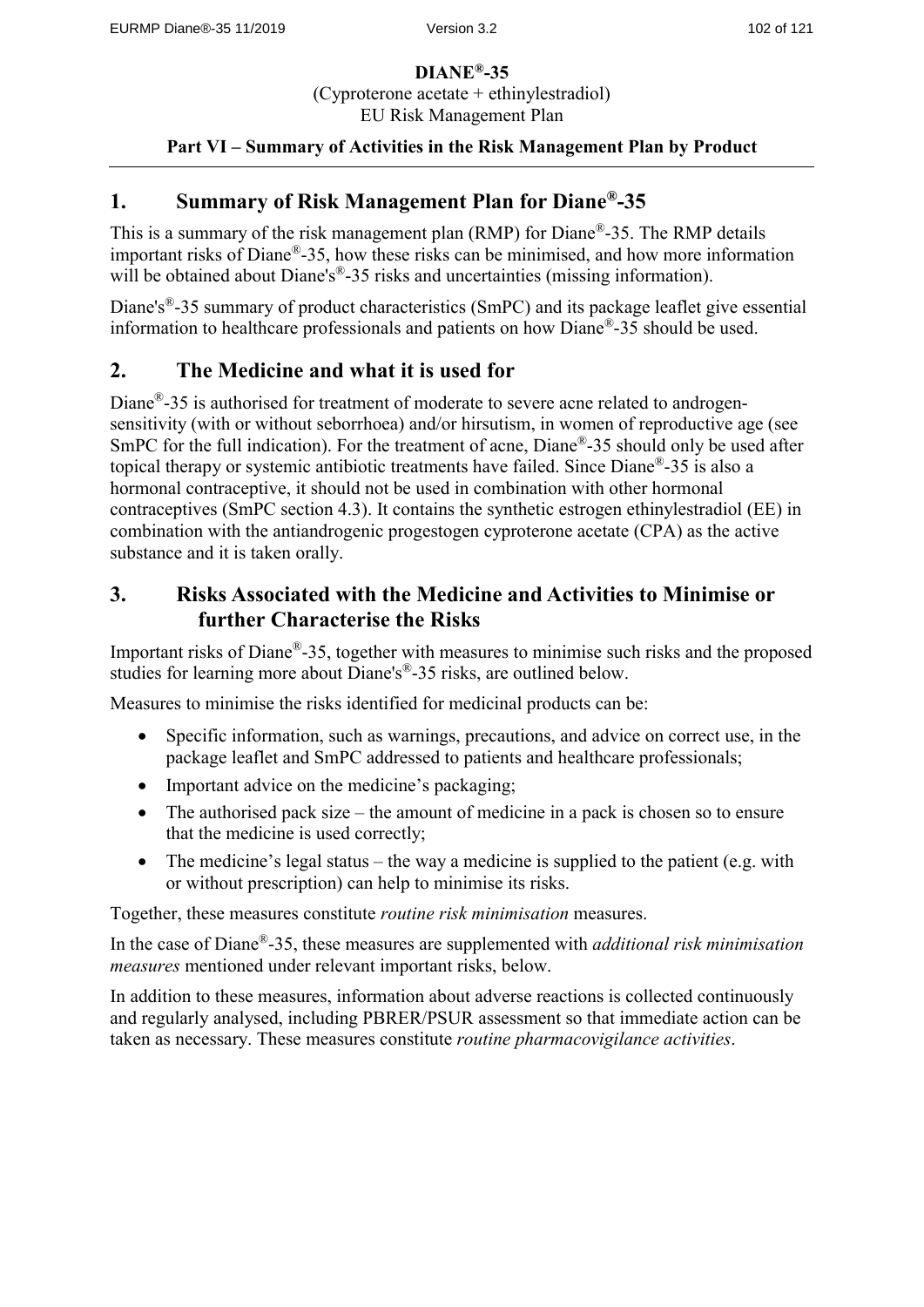### **DIANE®-35** (Cyproterone acetate + ethinylestradiol) EU Risk Management Plan

### **Part VI – Summary of Activities in the Risk Management Plan by Product**

## **3.1 List of Important Risks and Missing Information**

Important risks of Diane®-35 are risks that need special risk management activities to further investigate or minimise the risk, so that the medicinal product can be safely taken. Important risks can be regarded as identified or potential. Identified risks are concerns for which there is sufficient proof of a link with the use of Diane®-35. Potential risks are concerns for which an association with the use of this medicine is possible based on available data, but this association has not been established yet and needs further evaluation. Missing information refers to information on the safety of the medicinal product that is currently missing and needs to be collected (e.g. on the long-term use of the medicine).

| Important identified risks | Venous thromboembolic events                                                |
|----------------------------|-----------------------------------------------------------------------------|
|                            | Arterial thromboembolic events<br>(incl. cardiovascular disease and stroke) |
| Important potential risks  | None                                                                        |
| Missing information        | None                                                                        |

#### **Table 1: Summary of safety concerns**

### **3.2 Summary of Important Risks**

**Important identified risks: Venous thromboembolic events**

| Evidence for linking the<br>risks to the medicine | Increased VTE risk is an established class effect in users of<br>oestrogen-progestogen combination products, such as COCs or<br>Diane <sup>®</sup> -35.                                                                                                                                                                                                                                                                                                                                                                                                                                                                                                                                                                                                                                                                                                                                                                                         |
|---------------------------------------------------|-------------------------------------------------------------------------------------------------------------------------------------------------------------------------------------------------------------------------------------------------------------------------------------------------------------------------------------------------------------------------------------------------------------------------------------------------------------------------------------------------------------------------------------------------------------------------------------------------------------------------------------------------------------------------------------------------------------------------------------------------------------------------------------------------------------------------------------------------------------------------------------------------------------------------------------------------|
| <b>Risk factors and risk groups</b>               | Established risk factors for VTE in women taking oestrogen-<br>progestogen combination products, such as COCs or Diane®-35,<br>include age, obesity (body mass index [BMI]>30 kg/m <sup>2</sup> ), positive<br>family history (VTE in first degree relative), prolonged<br>immobilization, major surgery, any surgery to the legs, major<br>trauma, long-haul flights, medical conditions associated with VTE -<br>cancer, systemic lupus erythematosus, haemolytic uremic<br>syndrome, chronic inflammatory bowel disease and sickle cell<br>disease, smoking, dyslipoproteinemia, and hereditary predisposition.<br>For example, some pro-thrombotic mutations (e.g. Factor V Leiden<br>or G20210A prothrombin mutation) are known genetic risk factors<br>associated with an increased VTE risk. If a woman has more than<br>one risk factor, it is possible that the increase in risk is greater than<br>the sum of the individual factors. |
|                                                   | Risk minimisation measures Routine risk minimisation measures:                                                                                                                                                                                                                                                                                                                                                                                                                                                                                                                                                                                                                                                                                                                                                                                                                                                                                  |

Routine risk communication for informed decision-making: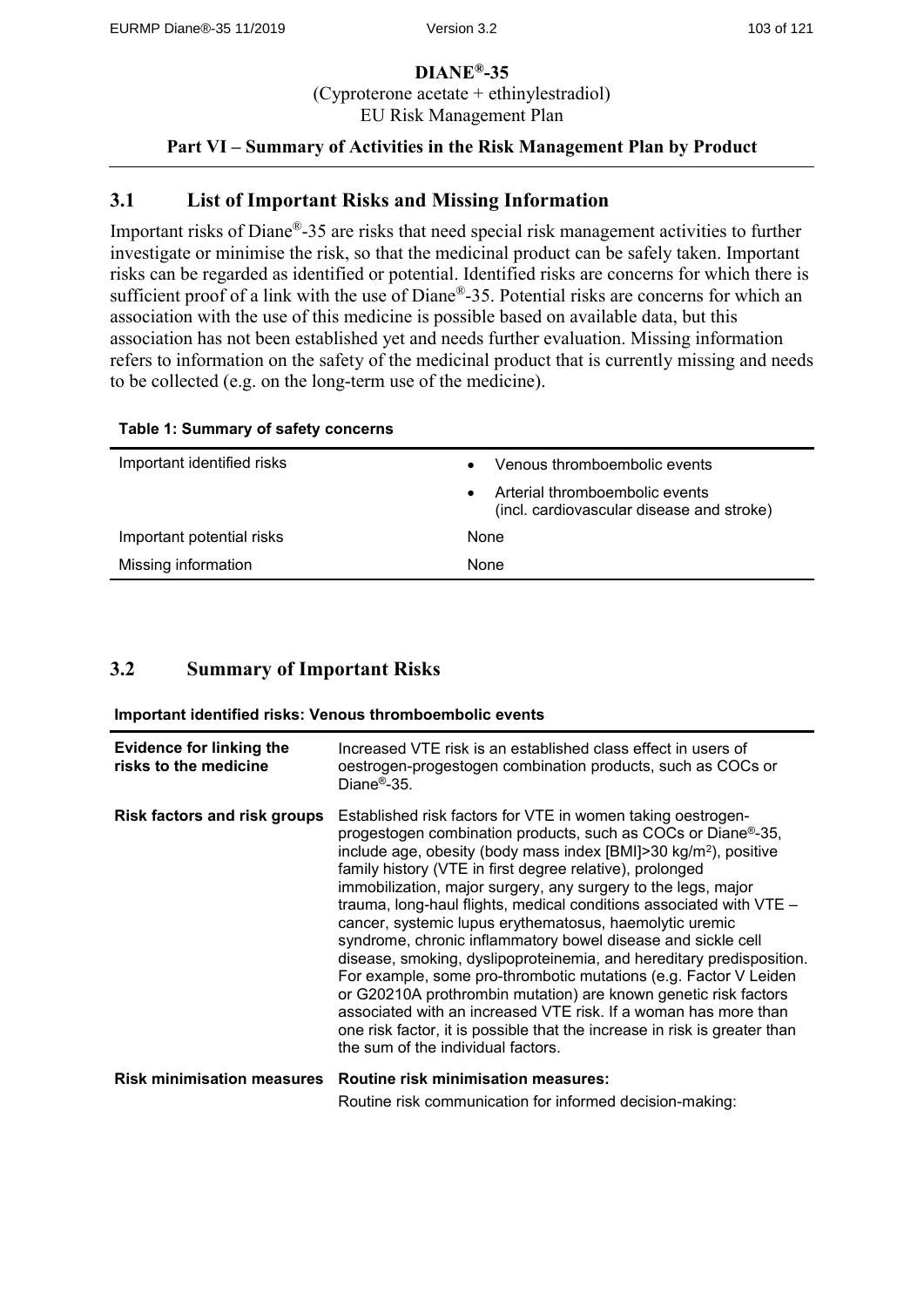### **DIANE®-35** (Cyproterone acetate + ethinylestradiol)

EU Risk Management Plan

## **Part VI – Summary of Activities in the Risk Management Plan by Product**

#### **Important identified risks: Venous thromboembolic events**

|                                                   | SmPC sections 4.2, 4.3, 4.4 and 4.8<br>$\bullet$                                                                                                                                                                                                                                            |
|---------------------------------------------------|---------------------------------------------------------------------------------------------------------------------------------------------------------------------------------------------------------------------------------------------------------------------------------------------|
|                                                   | Routine risk communication recommending specific clinical<br>measures to address the risk:                                                                                                                                                                                                  |
|                                                   | SmPC section 4.3 and 4.4<br>Concomitant use of other hormonal contraceptives<br>$\circ$<br>is strictly contraindicated.<br>Medical history and physical examination are<br>$\circ$<br>recommended, and treatment discontinuation is<br>advised at first signs of thrombosis or blood clots. |
|                                                   | Other routine risk minimisation measures beyond the Product<br>Information:                                                                                                                                                                                                                 |
|                                                   | Cycle packs.<br>Prescription-only medicine.<br>٠                                                                                                                                                                                                                                            |
|                                                   | <b>Additional risk minimization measures:</b>                                                                                                                                                                                                                                               |
|                                                   | Educational material for prescribers including Patient Information<br>Card and Prescribers Checklist focusing on the risk factors and<br>contraindications of VTE/ATE                                                                                                                       |
| <b>Additional</b><br>pharmacovigilance activities | None                                                                                                                                                                                                                                                                                        |

BMI: Body mass index; COC: Combined oral contraceptive; SmPC: Summary of Product Characteristics; VTE: Venous thromboembolic events

#### **Important identified risks: Arterial thromboembolic events (incl. cardiovascular disease and stroke)**

| <b>Evidence for linking the</b><br>risks to the medicine | Increased risk of myocardial infarction (MI) and ischemic stroke is an<br>established class effect in users of oestrogen-progestogen<br>combination products, such as COCs or Diane®-35.                                                                                                                                                                                                                                                                                                                                                                                                                                                                                                                                                                                                                                                                                                                                                                                                                                                                                                                  |
|----------------------------------------------------------|-----------------------------------------------------------------------------------------------------------------------------------------------------------------------------------------------------------------------------------------------------------------------------------------------------------------------------------------------------------------------------------------------------------------------------------------------------------------------------------------------------------------------------------------------------------------------------------------------------------------------------------------------------------------------------------------------------------------------------------------------------------------------------------------------------------------------------------------------------------------------------------------------------------------------------------------------------------------------------------------------------------------------------------------------------------------------------------------------------------|
| <b>Risk factors and risk groups</b>                      | Established risk factors for arterial thrombotic/thromboembolic<br>events in women taking COCs include age, obesity, a positive family<br>history, smoking, dyslipoproteinemia, hypertension, migraine,<br>valvular heart disease, and atrial fibrillation. Other medical<br>conditions which have been associated with adverse circulatory<br>events include diabetes mellitus, systemic lupus erythematosus,<br>haemolytic uremic syndrome, chronic inflammatory bowel disease<br>(Crohn's disease [CD] or ulcerative colitis [UC]) and sickle cell<br>disease. Biochemical factors that may be indicative of hereditary or<br>acquired predisposition for arterial thrombosis include APC<br>resistance, hyperhomocysteinemia AT III deficiency, protein C<br>deficiency, protein S deficiency, antiphospholipid antibodies<br>(anticardiolipin antibodies, lupus anticoagulant). Duration of COC<br>use has not been proven to be important in relation to the risk of MI,<br>and no evidence was found that long duration of COC use adversely<br>affects long-term risk of mortality due to MI [1]. |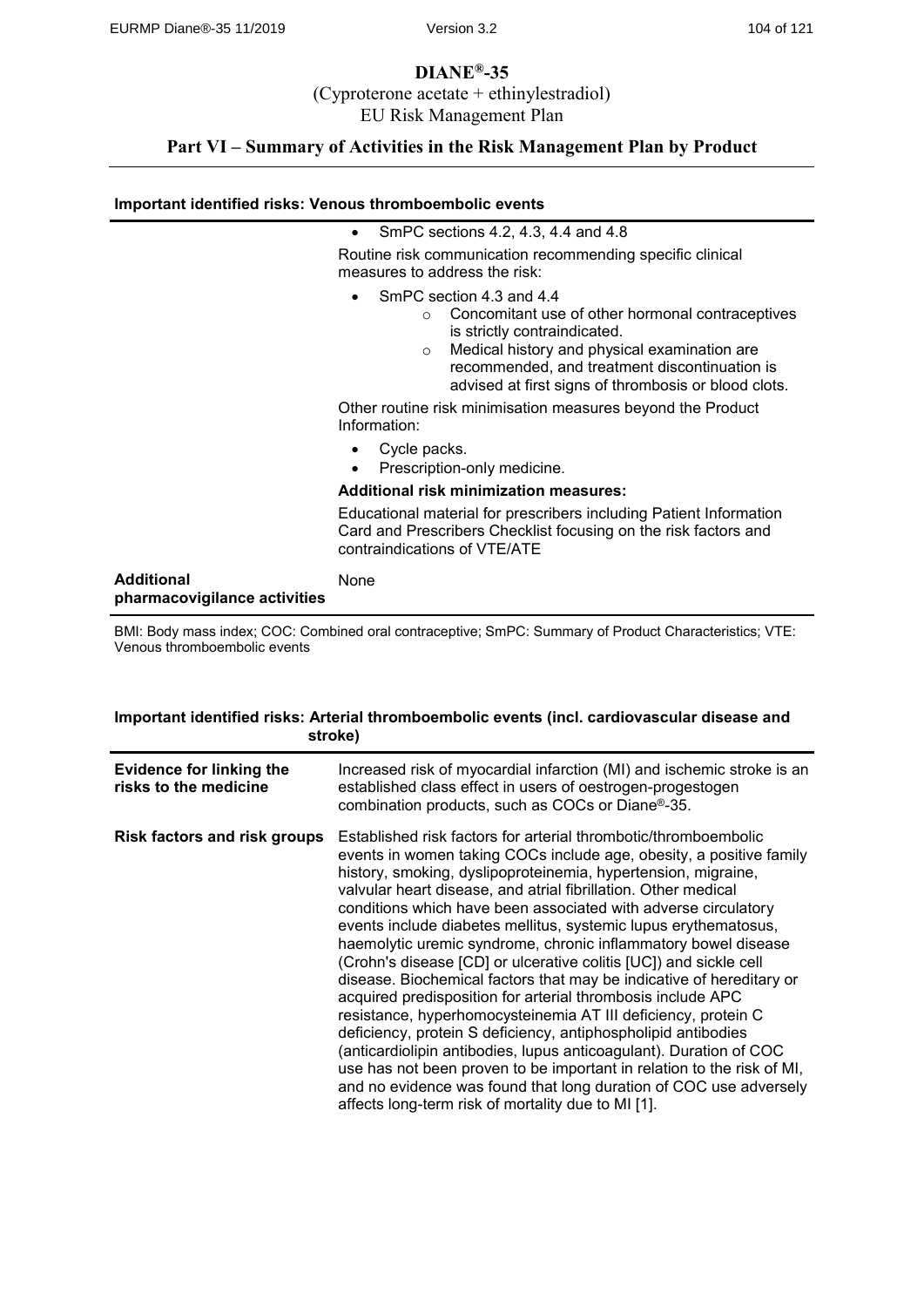### **DIANE®-35** (Cyproterone acetate + ethinylestradiol)

EU Risk Management Plan

## **Part VI – Summary of Activities in the Risk Management Plan by Product**

#### **Important identified risks: Arterial thromboembolic events (incl. cardiovascular disease and stroke)**

| <b>Risk minimisation measures</b>                 | <b>Routine risk minimisation measures:</b>                                                                                                                                                                                                                                                       |
|---------------------------------------------------|--------------------------------------------------------------------------------------------------------------------------------------------------------------------------------------------------------------------------------------------------------------------------------------------------|
|                                                   | Routine risk communication for informed decision-making:                                                                                                                                                                                                                                         |
|                                                   | SmPC sections 4.2, 4.3, 4.4 and 4.8<br>٠                                                                                                                                                                                                                                                         |
|                                                   | Routine risk communication recommending specific clinical<br>measures to address the risk:                                                                                                                                                                                                       |
|                                                   | SmPC section 4.3 and 4.4<br>٠<br>Concomitant use of other hormonal contraceptives<br>$\circ$<br>is strictly contraindicated.<br>Medical history and physical examination are<br>$\circ$<br>recommended, and treatment discontinuation is<br>advised at first signs of thrombosis or blood clots. |
|                                                   | Other routine risk minimisation measures beyond the Product<br>Information:                                                                                                                                                                                                                      |
|                                                   | Cycle packs.<br>Prescription-only medicine.<br>$\bullet$                                                                                                                                                                                                                                         |
|                                                   | <b>Additional risk minimization measures:</b>                                                                                                                                                                                                                                                    |
|                                                   | Educational material for prescribers including Patient Information<br>Card and Prescribers Checklist focusing on the risk factors and<br>contraindications of VTE/ATE                                                                                                                            |
| <b>Additional</b><br>pharmacovigilance activities | None                                                                                                                                                                                                                                                                                             |

APC: Activated protein C; CD: Crohn's disease; COC: Combined oral contraceptive; MI: myocardial infarction; SmPC: Summary of Product Characteristics; UC: Ulcerative colitis.

## **3.3 Post-authorisation Development Plan**

## **3.3.1 Studies which are conditions of the Marketing Authorisation**

There are no studies which are conditions of the marketing authorisation or specific obligation of Diane®-35.

## **3.3.2 Other Studies in Post-authorisation Development Plan**

Not applicable.